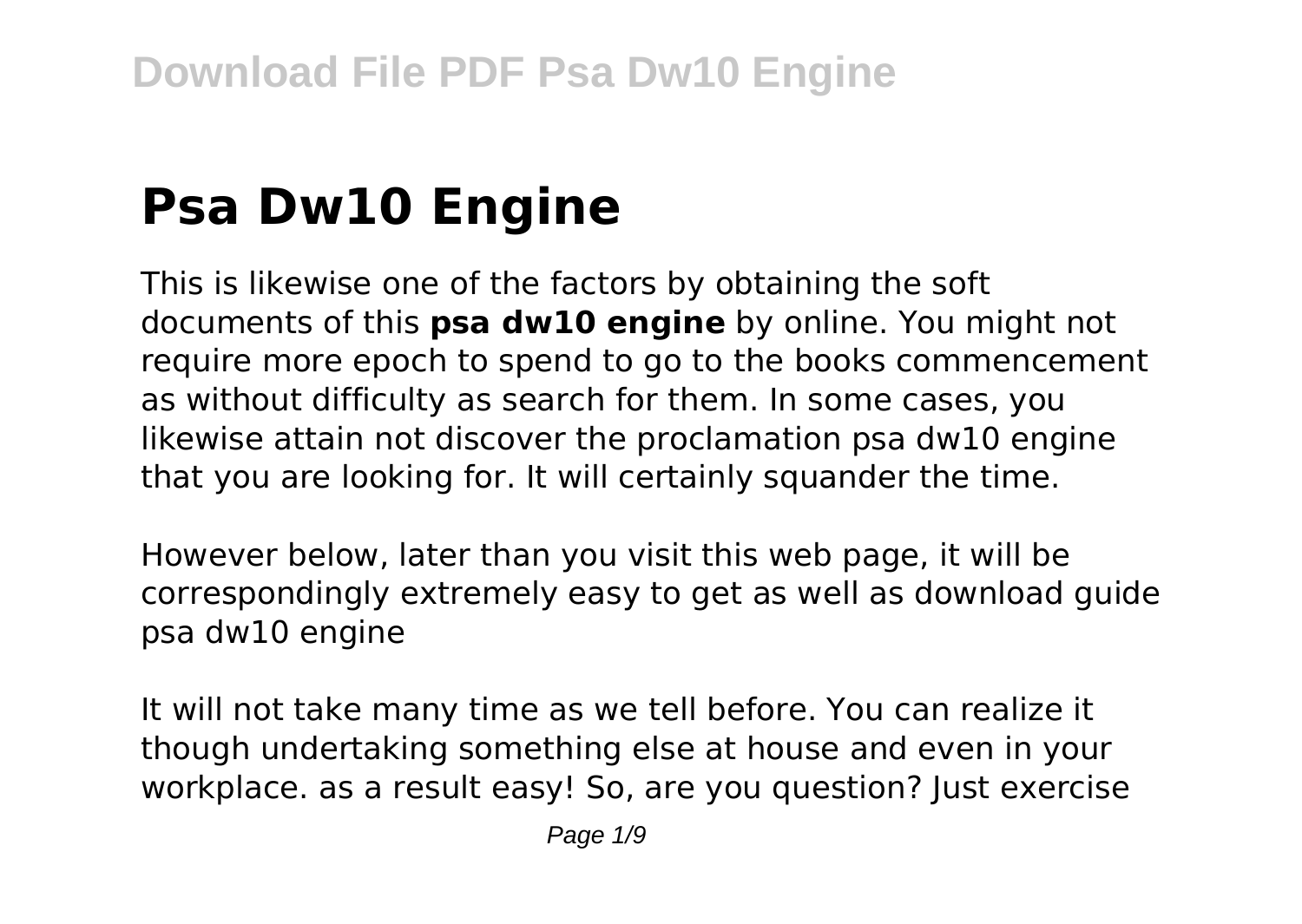just what we present under as skillfully as evaluation **psa dw10 engine** what you subsequent to to read!

They also have what they call a Give Away Page, which is over two hundred of their most popular titles, audio books, technical books, and books made into movies. Give the freebies a try, and if you really like their service, then you can choose to become a member and get the whole collection.

#### **Psa Dw10 Engine**

The 2.0 L DW10 was the first PSA Diesel engine to feature common rail direct injection, and was given the commercial designation HDi. It has a bore and a stroke of 85 mm  $\times$  88 mm  $(3.35$  in  $\times$  3.46 in) for a total displacement of 2.0 L (1,997 cc), replacing the XUD9 in 1999.

## **PSA EW/DW engine - Wikipedia**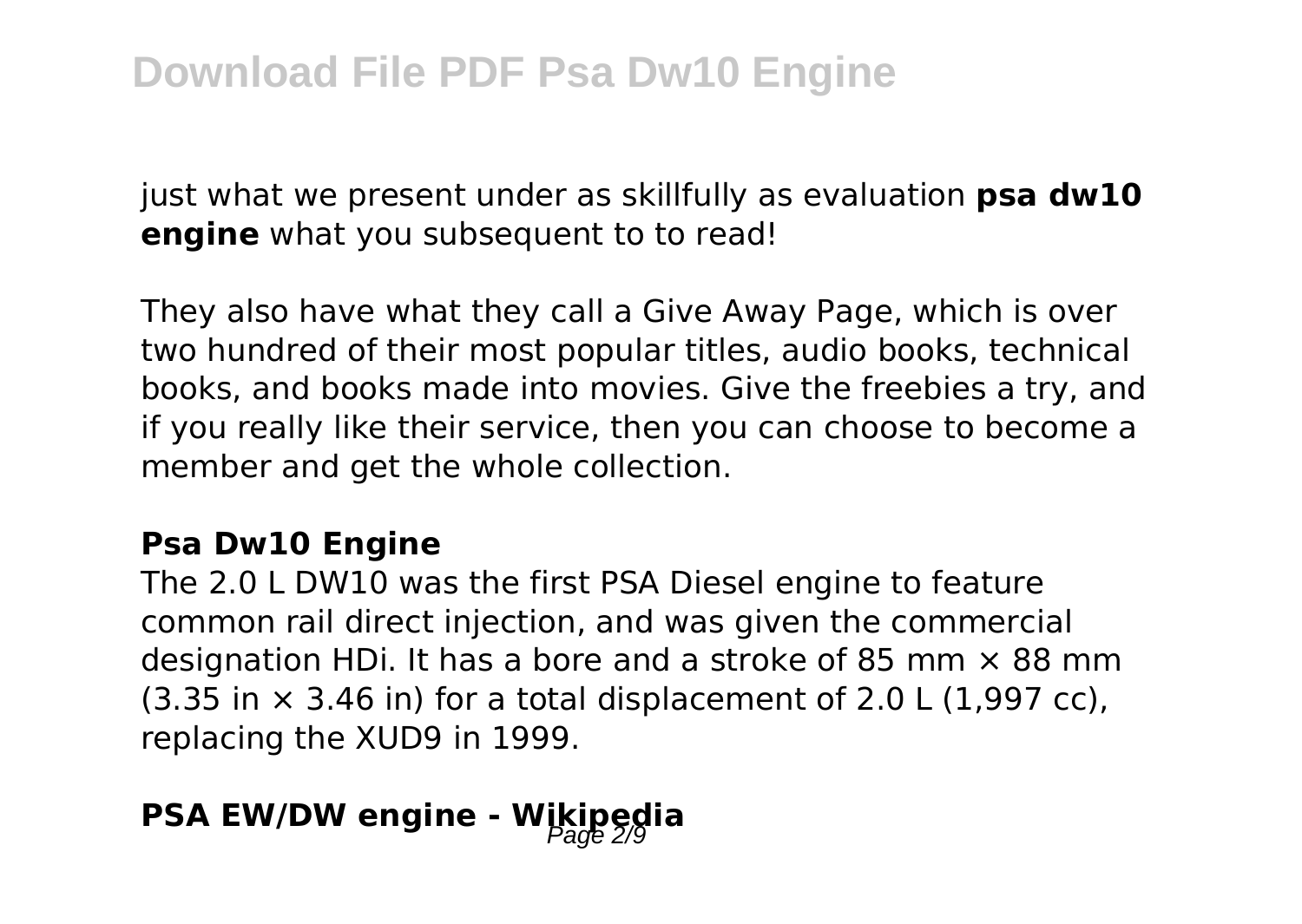DW10. The DW10 was the first diesel engine of direct injection PSA. It has a displacement of 2.0 l (1997 cm<sup>3</sup>) with a bore of 85 mm and a stroke of 88 mm, replacing the charged versions of the XUD7 and the XUD9 .

#### **Peugeot Engines - Peugeot DW engine (1999-)**

The 2.0 L DW10was the first PSA Diesel engine to feature common raildirect injection, and was given the commercial designation HDi. It has a bore of 85 mm (3.3 in) and a stroke of 88 mm (3.5 in) for a total displacement of 1997 cc, replacing the XUD9 in 1999.

**PSA EW/DW engine — Wikipedia Republished // WIKI 2** The 2.0 L DW10 was the first PSA Diesel engine to feature common rail direct injection, and was given the commercial designation HDi. It has a bore and a stroke of 85 mm  $\times$  88 mm (3.35 in  $\times$  3.46 in) for a total displacement of 2.0 L (1,997 cc),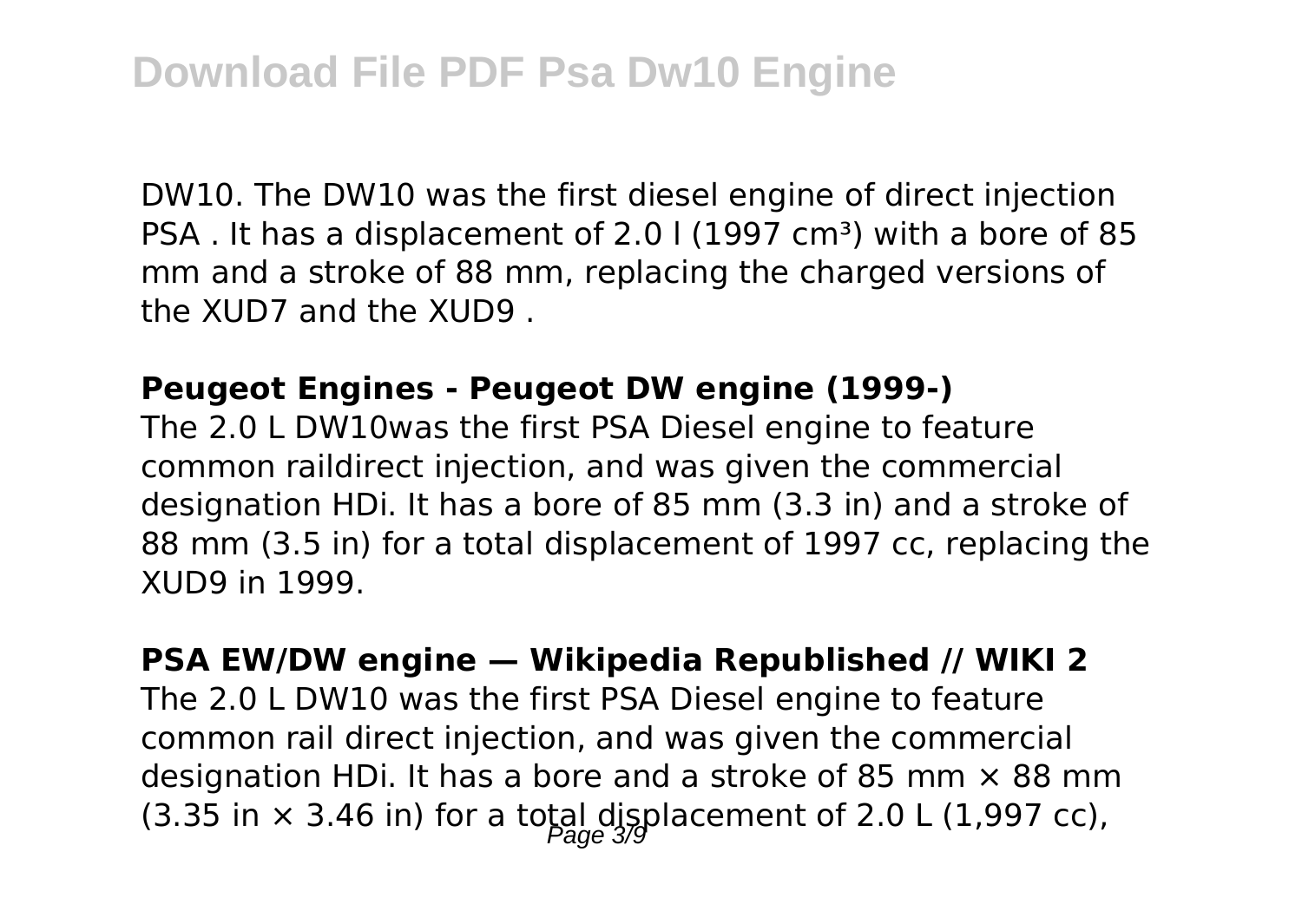replacing the XUD9 in 1999.

#### **Psa Dw10 Engine - cryptorecorder.com**

Psa Dw10 Engine The 2.0 L DW10 was the first PSA Diesel engine to feature common rail direct injection, and was given the commercial designation HDi. It has a bore and a stroke of 85 mm  $\times$  88 mm (3.35 in  $\times$  3.46 in) for a total displacement of 2.0 L (1,997 cc), replacing the XUD9 in 1999.

#### **Psa Dw10 Engine - modapktown.com**

DW10 FU (C/D/E) EURO 6 step 1 Diesel Engine L.C.V. application version All specifications may be subject to modification w ithout notice 1997 cm3 4 cylinders in-line 120 kW (163 hp) max @ 3750 rpm 350 Nm max @ 1750 rpm 4 valves per cylinder Turbocharged 2 camshafts Weight\*: 180 kg \*Weight with oil and clutch without accessories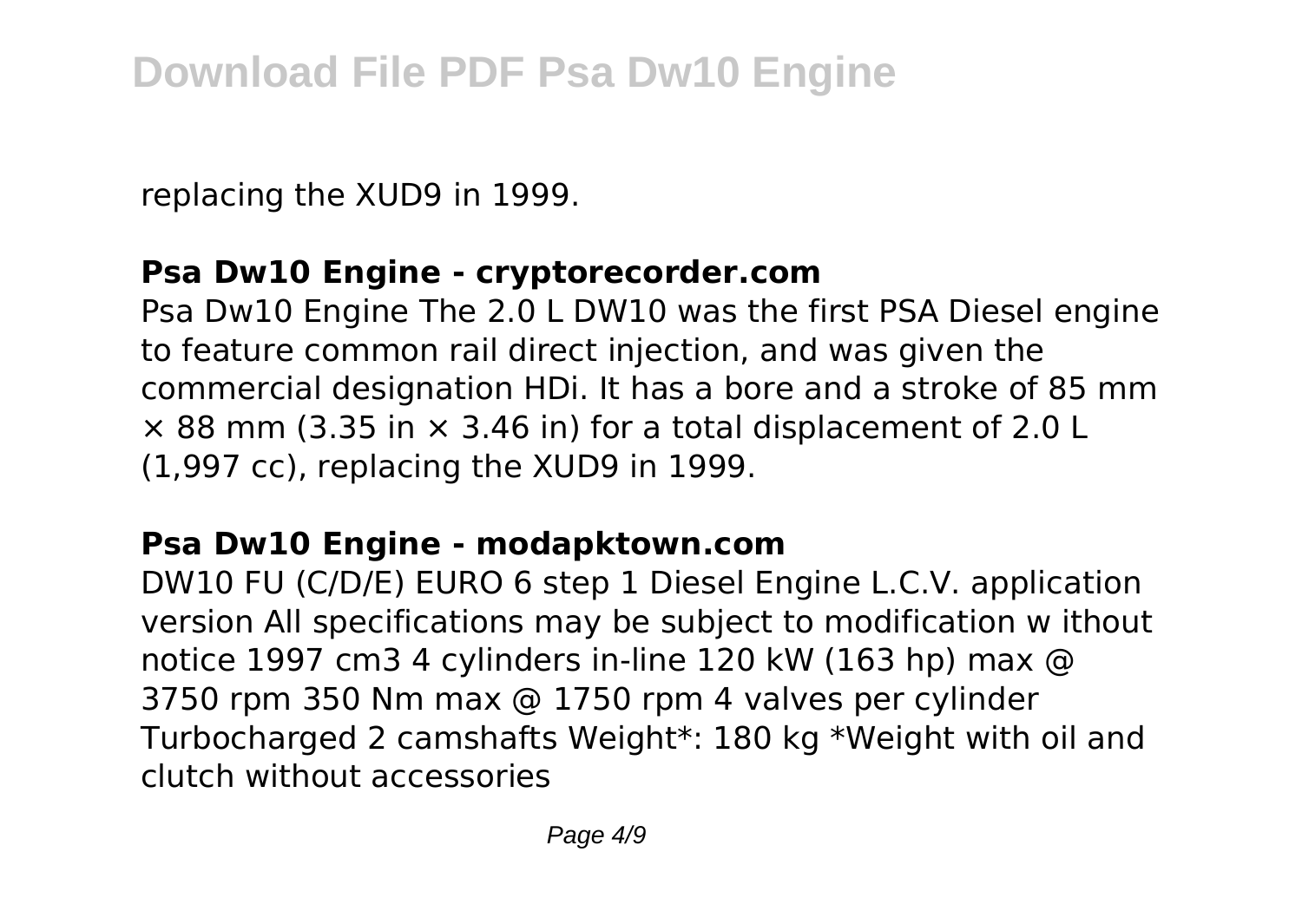#### **DW10 FU (C/D/E) - Groupe PSA**

Peugeot / Ford 2.0 DW10 FC engine - Specifications and list of vehicles with this powertrain. about legal note contact us. Login deutsch (D, AT, CH) srpski (ex-yugoslavia) Virtual adviser Specifications by model Compare two cars Automotive badges Blog. Most popular models. 2002 Peugeot 206 4.2. from: 1.000 EUR.

#### **Peugeot / Ford 2.0 DW10 FC engine - AutoManiac**

PSA EW/DW engine DW8 Dicor EW7 DW10 DW12 DW12 HDi EW10J4 2,179 cc DW12 Duratorq DW engine The PSA EW/DW engine is a family of straight-4 petrol and diesel engines manufactured by the PSA Group for use in their Peugeot and Citroën automobiles. wikipedia 88 Related Articles

#### **PSA EW/DW engine - hyperleap.com**

The DV is a family of diesel inline-four engines shared between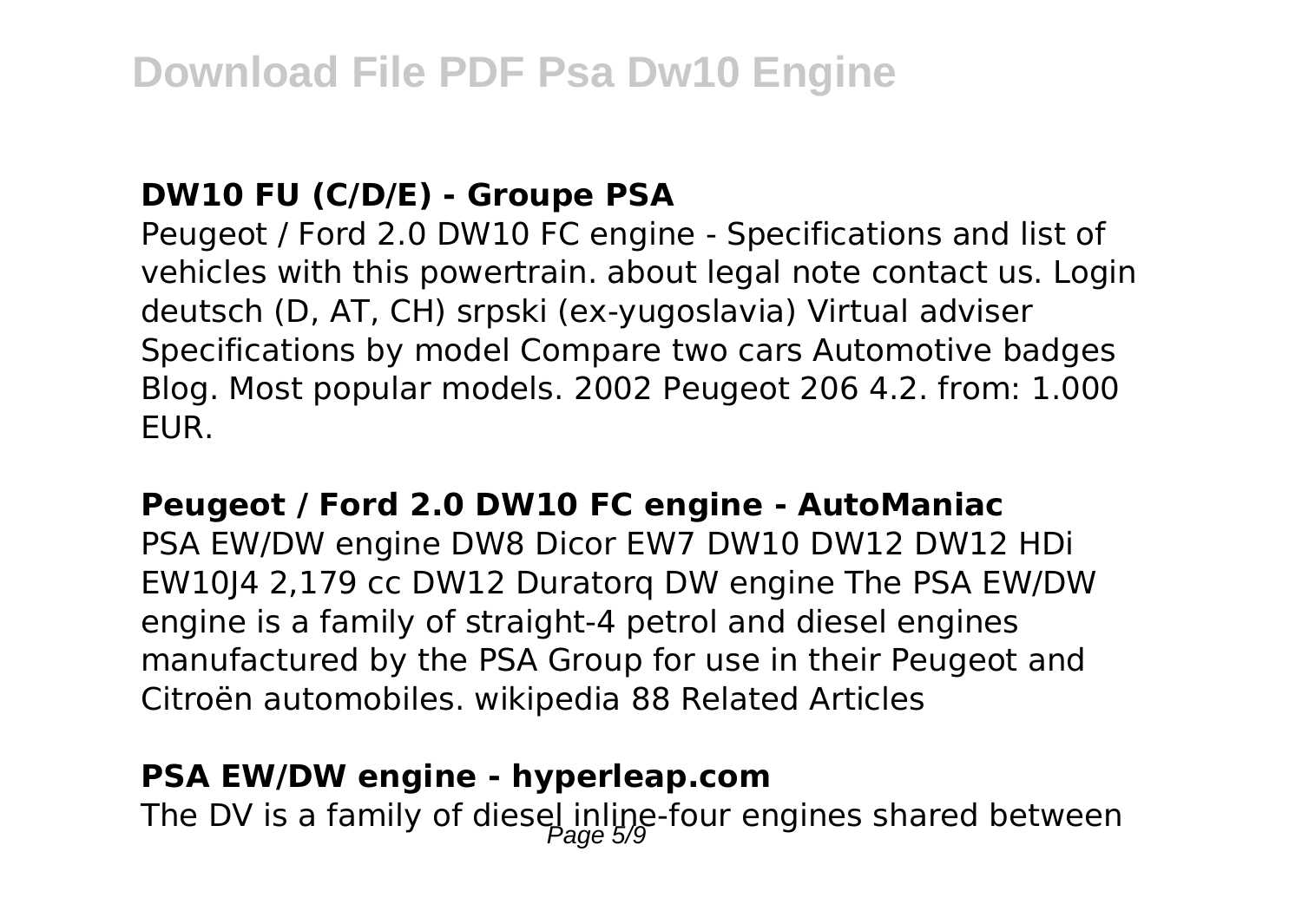the PSA Group and Ford Motor Company (where it is called DLD).. DV4  $-$  1.4 L (1,399 cc); DV5  $-$  1.5 L (1,496 cc); DV6  $-$ 1.6 L (1,560 cc); EB. The EB is a family of Inline-three gasoline engines.EB is also known commercially as PureTech engine: . EB0 — 1.0 L (988.9 cc) Euro 5 50 kW (68 hp) (Used in early Peugeot 208 I)

#### **List of PSA engines - Wikipedia**

EURO 6 step 2 Diesel Engine L.C.V. application version All specifications may be subject to modification w ithout notice 2188 cm3 4 cylinders in-line 125 kW (170 hp) max @ 3775 rpm 370 Nm max @ 2000 rpm 4 valves per cylinder Turbocharged 2 camshafts Weight\*: 183 kg \*Weight with oil and clutch without accessories Performances curves Last update ...

#### **DW12 RU (C/D/E) - site.groupe-psa.com**

The DW10 engine range has a 2.0 capacity (1999-) and has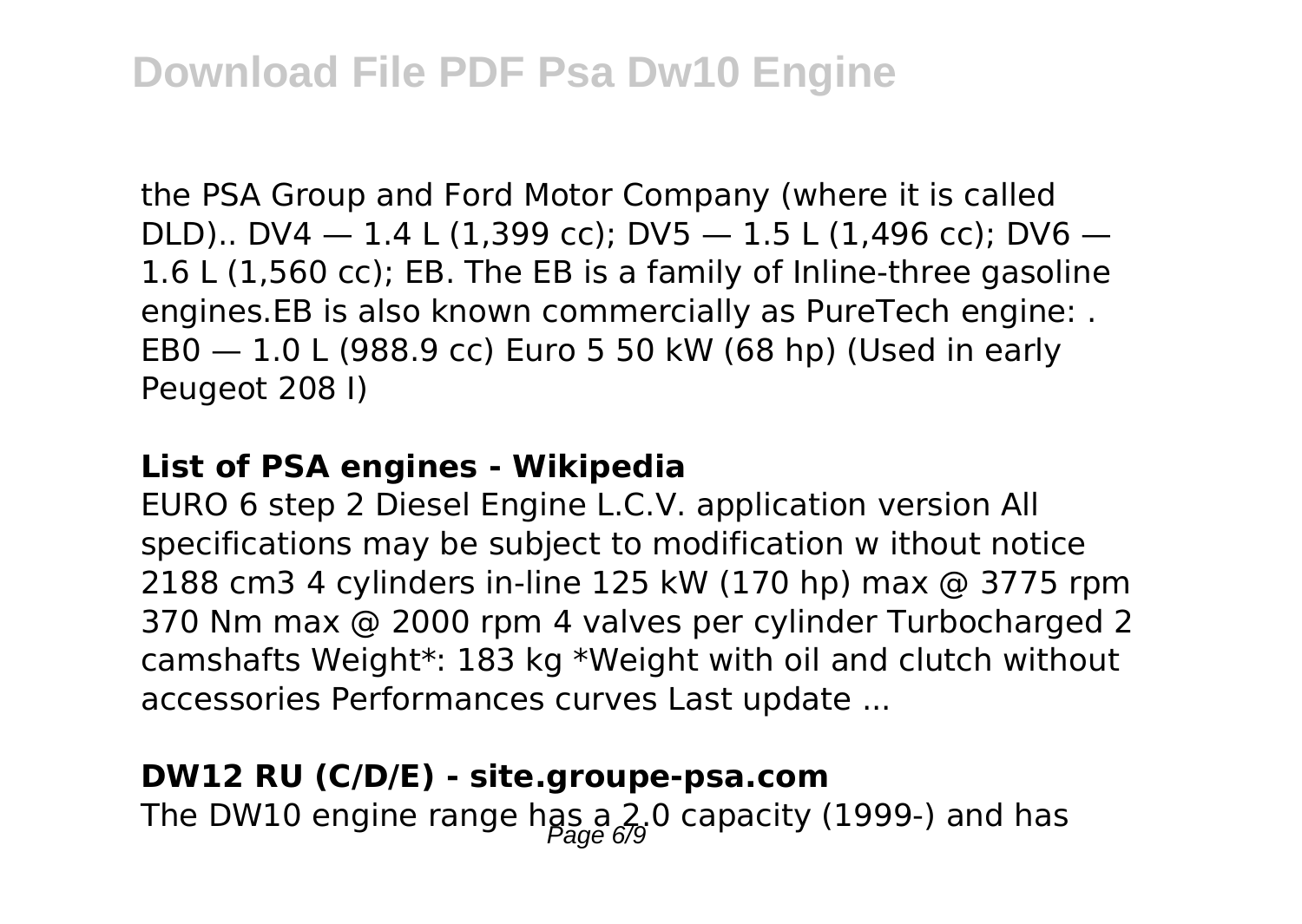SOHC and DOHC The twin cam systems has one camshaft driven by the cam belt and the other shaft driven by a chain in the head. The DW12 range is 2.2 (2001-). OFFER PRICE Engine Timing Tool Kit - PSA/Fiat 5630 by Laser | eBay

**OFFER PRICE Engine Timing Tool Kit - PSA/Fiat 5630 by ...**

The 2.0 L DW10 was the first PSA Diesel engine to feature common rail direct injection, and was given the commercial designation HDi. It has a bore and a stroke of 85 mm  $\times$  88 mm  $(3.35$  in  $\times$  3.46 in) for a total displacement of 2.0 L (1,997 cc), replacing the XUD9 in 1999.

#### **PSA EW/DW engine - Howling Pixel**

The two-litre DW10 engine is manufactured at a rate of 1,200 per day, a massive 300,000 a year. The 2.2 litre DW12B comes off the production line at a rate of 600 a day, another 150,000 annually. To judge the far-reaching significance of these two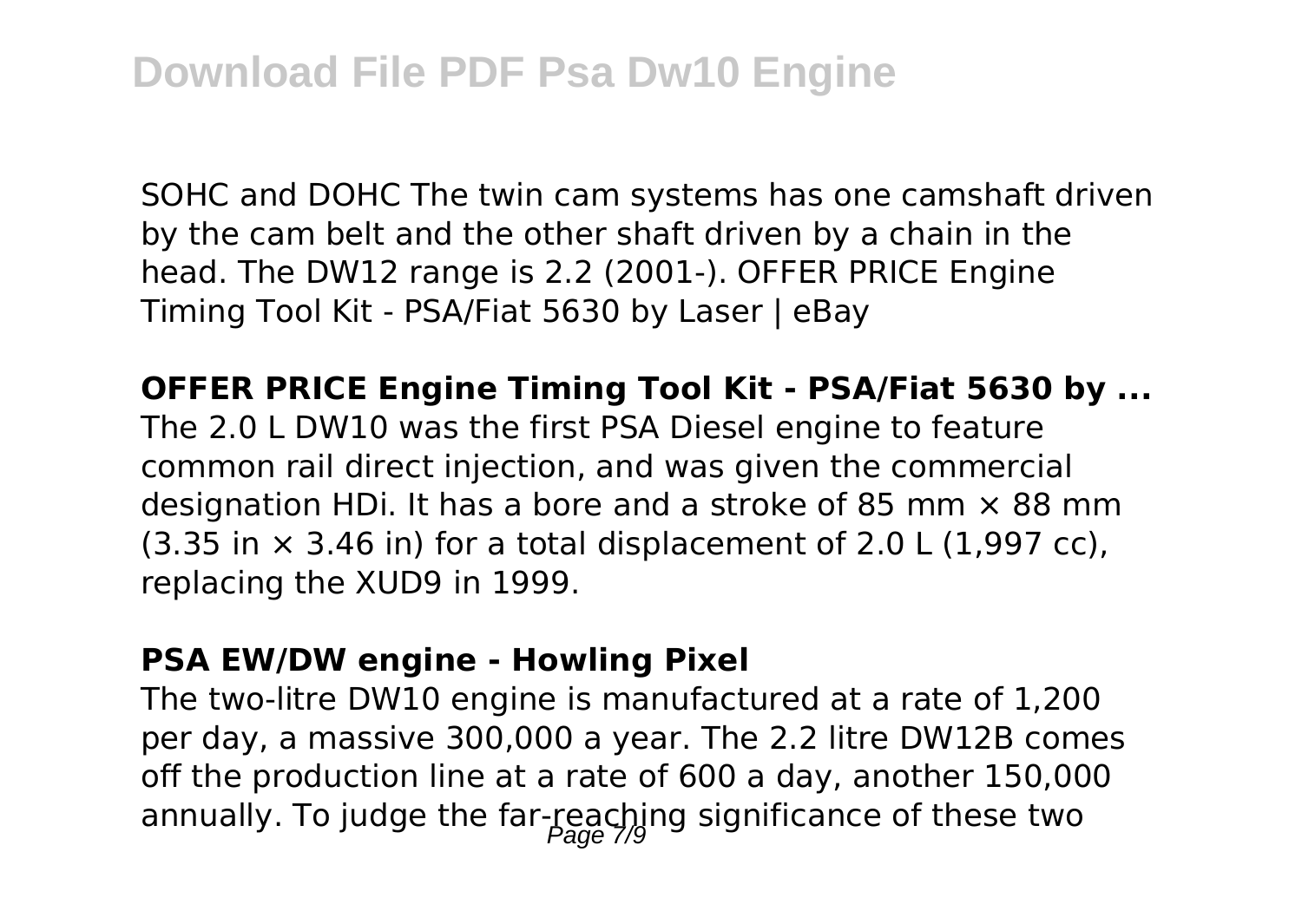engines, all you need to do is take a look at the list of cars that use them.

#### **Tremery Diesel Engines | Diesel Car Magazine**

with 8-valve type DW10 for PSA group The 20 DW10 was the first PSA Diesel engine to feature common rail direct injection, and was given the commercial designation HDi It has a bore of 85 mm and a stroke of 88 mm for a total displacement of 1997 cc, replacing the XUD9 in 1999 It was initially available in 90 CV (66 kW)

#### **[DOC] Psa Dw10 Engine**

Next would be the 2.0 litre Peugeot engine DW10 in either 8 or 16 valve format. These DW10 engines are well proven in both formats. I would be most familiar with both of them in the Suzuki Grand Vitara where many of them were worked hard towing cattle, sheep and horse boxes.